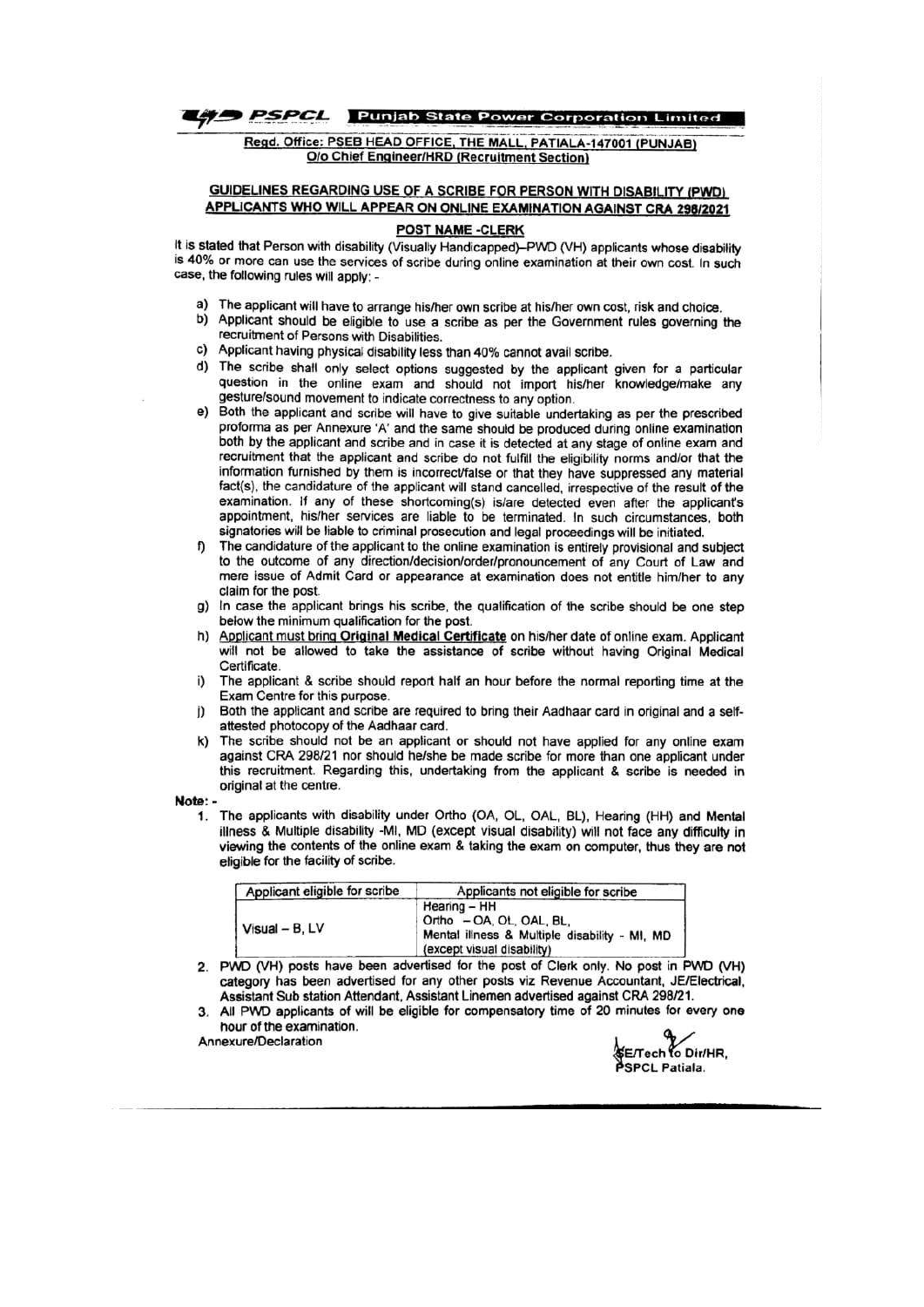

**Regd. Office: PSEB HEAD OFFICE, THE MALL, PATIALA-147001 (PUNJAB) O/o Chief Engineer/HRD (Recruitment Section)**

### **Please fill up the DECLARATION and submit the same to the Centre Head**

# **DECLARATION**

1. I, the undersigned, Shri/Smt./Kum. \_\_\_\_\_\_\_\_\_\_\_\_\_\_\_\_\_\_\_ S/D/W/o of Shri/ Smt./Kum \_\_\_\_\_\_\_\_\_\_\_\_\_\_\_\_\_\_\_\_\_\_\_\_\_\_\_\_\_\_ have applied to appear in the online examination for recruitment for the post of Clerk against CRA 298/21 to be held on \_\_\_\_\_\_\_\_\_\_\_\_\_\_ with Application sequence no. \_\_\_\_\_\_\_\_\_\_\_\_\_\_\_\_\_\_\_\_\_\_\_, Roll Number \_\_\_\_\_\_\_\_\_\_\_\_\_\_\_\_\_\_\_\_\_\_, AND

Shri/Smt./Kum. **(Scribe)** S/D/W/o of Shri/Smt./Kum \_\_\_\_\_\_\_\_\_\_\_\_\_\_\_\_\_\_\_\_\_\_\_for the name of applicant, do hereby declare that: -

I do hereby undertake that his qualification is  $\blacksquare$ is one step below the minimum qualification for the post. In case, subsequently it is found that his qualification is not as declared by the undersigned and is above my qualification, I shall forfeit my right to the post and claims relating thereto.

- i) That I am is **blind/low vision and** need a scribe as permissible under the Government rules governing the recruitment of Physically Challenged persons.
- ii) The scribe is identified by the applicant at own cost and is as per own choice.

| Applicant's Signature | <b>Scribe's Signature</b> |
|-----------------------|---------------------------|
|                       |                           |
|                       |                           |
|                       |                           |

### **Qualification of the applicant:**

| Particulars of the Scribe         |              |        |        |          |               |  |
|-----------------------------------|--------------|--------|--------|----------|---------------|--|
| Qualification                     | Below matric | Matric | $10+2$ | Graduate | Post Graduate |  |
| Marks secured in last examination |              |        |        |          |               |  |
| passed in his/her academic stream |              |        |        |          |               |  |

- 2. We jointly understand that the Scribe shall only record/click the answer/option as suggested by the applicant and shall not import his/her knowledge/make any gesture/ sound or movement to indicate correctness or otherwise of any answer option.
- 3. We undertake to comply with the directions of the invigilator at the centre and try not to disturb other examinees.
- 4. Any misconduct committed by the scribe shall amount to a misconduct committed by me (Applicant name: \_\_\_\_\_\_\_\_\_\_\_\_\_\_\_\_\_\_\_\_\_\_\_\_\_) who is using the scribe and is liable for disciplinary action as may be deemed appropriate.
- 5. We hereby declare that all the above statements made by us are true and correct to the best of our knowledge and belief. We also understand that in case it is detected at any stage of recruitment that we do not fulfill the eligibility norms and/or that the information furnished by us is incorrect/false or that we have suppressed any material fact(s), the candidature of the applicant will stand cancelled, irrespective of the result of the written test(s). If any of these shortcomings is/are detected even after the applicant's appointment, his/her services are liable to be terminated. In such circumstances, both Signatories will be liable to criminal prosecution.